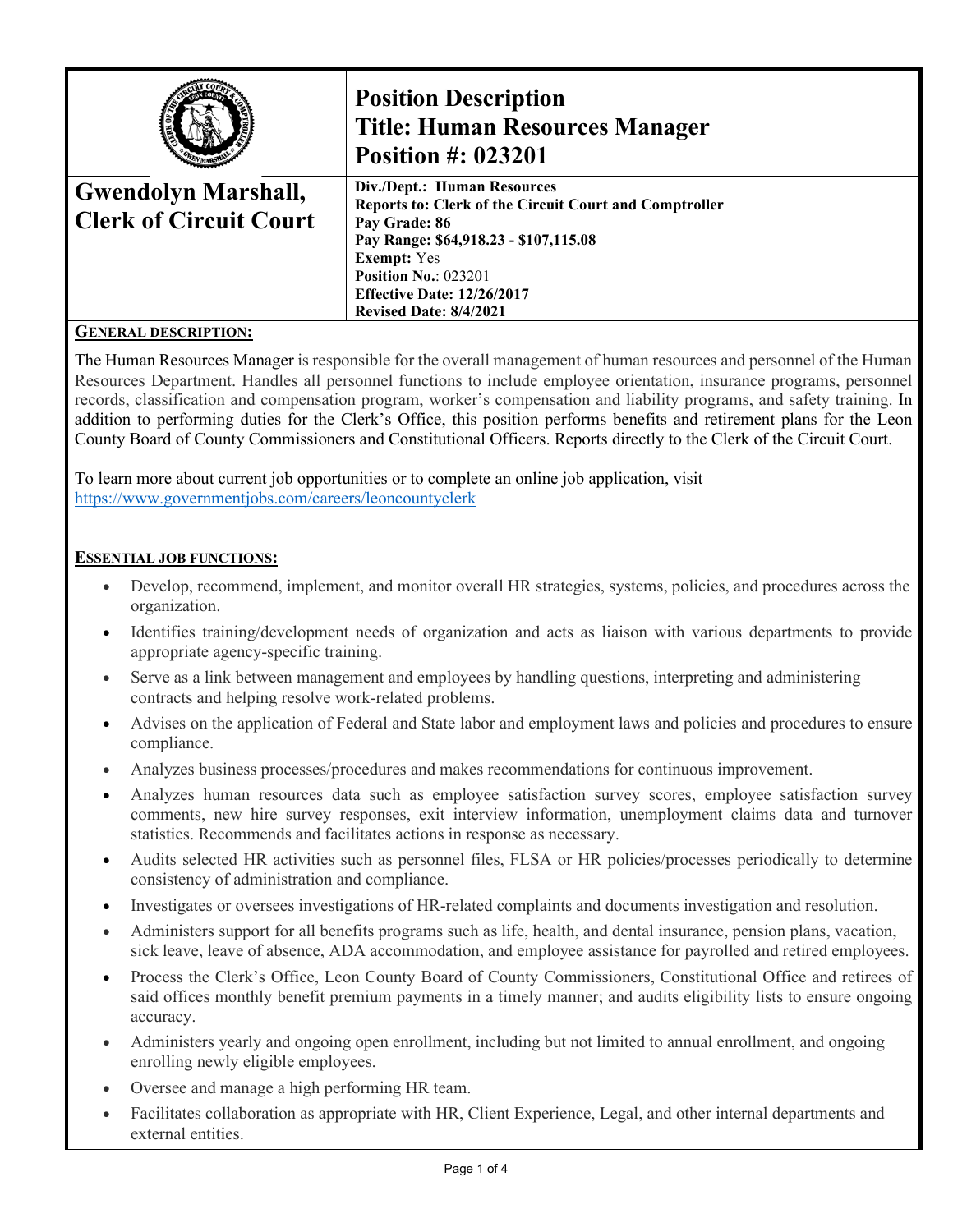- Maintains strict confidentiality about all HR/Company data, files, processes, decisions, and information exposed to in role; does not share inappropriately with others and ensures only those approved by the Clerk as "need to know" are included in confidential information flow.
- Performs other related duties as required or as needed.

# **EDUCATION/EXPERIENCE:**

Bachelor's degree in Human Resources or a related field from an accredited college or university. A minimum of 6 years of supervisory experience. Considerable experience in progressively responsible human resource/management position in government is preferred. Experience with the Banner application is a plus

# **LICENSURE OR CERTIFICATION REQUIREMENTS:**

Professional Certificate in Human Resource Administration through the Society for Human Resources Management (SHRM) or the Human Resources Certification Institute (HRCI) preferred.

# **KNOWLEDGE, SKILLS AND ABILITIES:**

Knowledge of governmental operations, management principles, personnel practices and budgetary practices; Federal, State and local laws, rules and regulations as they apply to local governments; and knowledge of FMLA, FLSA, Affirmative Action, and other human resources laws and practices; Knowledge of principles of budgeting; Knowledge of benefits and retirement programs related to State and Local Government; Knowledge of HR systems and database; Ability to delegate authority, plan, organize, and review the work of technical and administrative personnel; Ability to communicate effectively orally and in writing; Ability to assist in the development of long-range plans for personnel or benefits-related programs; Ability to establish and maintain effective working relationships with employees, members of management, and County personnel; Must be able to communicate and collaborate with all levels of staff, contingent workers, and or clients with the upmost professionalism and timely and appropriate communications; written and verbal; ; Ability to be flexible and adaptable to changing needs of management and the organization; Ability to prioritize work and manage the demands from multiple sources; Ability to analyze business needs and craft practices and specific solutions; and ability to establish and maintain the trust and confidence of the department and stakeholders.

# **SECURITY RESPONSIBILITIES:**

Must comply with all organization security and data protection / usage policies and procedures. Personally, responsible for proper marking and handling of all information and materials, in any form. Shall not divulge any information, or afford access, to other employees not having a need-to-know. Maintain strict confidentiality about all HR/Company data, files, processes, decisions, and information exposed to in role; does not share inappropriately with others, and ensures only those approved by the Clerk as "need to know" are included in confidential information flow. Shall not divulge information outside organization without management approval. All government and proprietary information will be accessed and stored electronically on company provided resources.

# **COMPENSATION AND BENEFITS:**

This position receives base salary plus benefits for an exempt position as such, weekend, holiday and after-hours work may be required. This position description is not designed to cover or contain a comprehensive listing of activities, duties or responsibilities to be performed by the employee(s) in this position. Employee(s) will be required to follow and perform any other job-related instructions requested by any person authorized to give instructions or assignments at any time with or without notice. All duties and responsibilities are essential job functions and requirements and are subject to possible modification to reasonably accommodate individuals with disabilities.

To perform this job successfully, the employee will possess the skills, aptitudes, and abilities to perform each duty proficiently. Some requirements may exclude individuals who pose a direct threat or significant risk to the health or safety of themselves or others.

This document does not create an employment contract, implied or otherwise, other than an "at will" relationship. All employees may be given duties not specifically listed in this document. Regular attendance is a requirement of the position.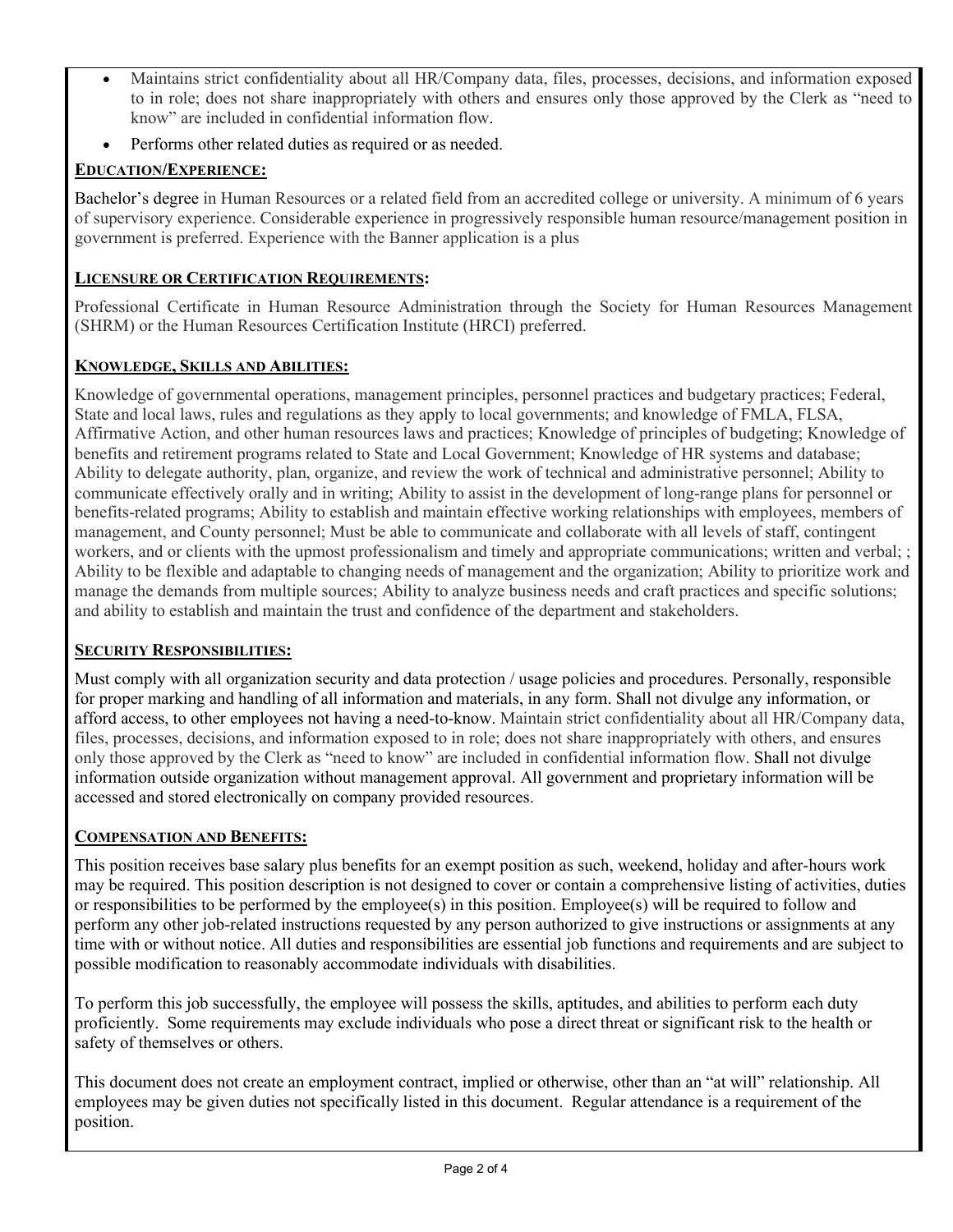**Essential Mental Functions:** The essential mental functions listed below are required in order for an employee to be able to perform the essential functions of this position: Reading long, detailed and complicated documents and comprehending contents. Understanding complex information and making the appropriate decisions and taking appropriate actions, maintaining confidentiality of information learned or acquired as part of the position that, if disclosed, might have adverse internal effect or objectionable external results.

**Essential Physical Functions:** The essential physical functions listed below are required in order for an employee to be able to perform the essential functions of this position. The employee must be able to sit for prolonged periods of time, perform repetitive actions and motion of one or both hands, lifting up to 25 pounds, bend/squat/kneel, hear ordinary conversation and office sounds, conduct verbal communication in person and on the phone, and prepare and read written communication by hand and on PC. Must have the ability to travel and work overtime as necessary.

**ADAAA Compliance:** The Leon County Clerk of the Circuit Courts is an Equal Opportunity Employer. Reasonable accommodations may be provided to qualified individuals with disabilities to enable performance of the essential mental and physical functions. Applicants and current employees may request any accommodations they may need, in order to, perform the essential functions of the position they hold or are seeking.

**Professional Relationships:** Responsible for professional and courteous working relationships with all staff Clerk's Office employees, customers, officials and staff of the Board of County Commissioners, Judiciary, other elected officials and staff, FCCC and other clerk staff statewide, and outside agencies.

**Equipment Used:** The employee must be proficient in operating a computer and related equipment, telephone, photocopier, fax machine, calculator, scanner, digital recording equipment, and digital camera. Experience with using Banner application is a plus.

**Working Conditions:** Work is conducted primarily in an office environment. This position frequently requires working within strict deadlines, under stressful conditions, and with a variety of personalities, who may at times be emotional.

**Supervisory Responsibility:** Supervise human resources employees.

**Working Hours:** As directed by the Clerk, 40 hours per week, Monday through Friday.

Supervisor's Signature/Date:

Incumbent's Signature/Date:\*

**\* This document does not create an employment contract, implied or otherwise, other than an "at will" relationship. I have read and I understand and agree that the duties stated on this position description are being performed as described. I understand that if duties of this position change significantly, I am to notify my supervisor and advise her/him of the changes. This position's duties must be updated at least every five (5) years; or, whenever the majority of the duties and responsibilities change significantly. If questions arise regarding these requirements, I agree to notify the Human Resources Division.**

*Instructions to Employee and Supervisor: The duties and responsibilities shown on this position description are illustrative in nature only and do not constitute an exact contractual or comprehensive list of all duties of this position. All areas of this position description are subject to change based on the needs and objectives of the Office of Gwendolyn Marshall, Clerk of Circuit Court, Leon County, Florida. This position description in no way states or implies that these are the only duties to be performed by the employee(s) incumbent in this position. Employee(s) will be required to follow any other job-related instructions and to perform any other job-related duties requested by any person authorized to give instructions or assignments.*

*This position description has excluded the marginal functions of the position that are incidental to the performance of essential job duties. All duties and responsibilities are essential job functions and requirements and are subject to possible modification to reasonably accommodate individuals with disabilities. To perform this job successfully, the employee will possess the skills, aptitudes, and abilities to perform each duty proficiently. Some requirements may exclude individuals who pose a direct threat or*